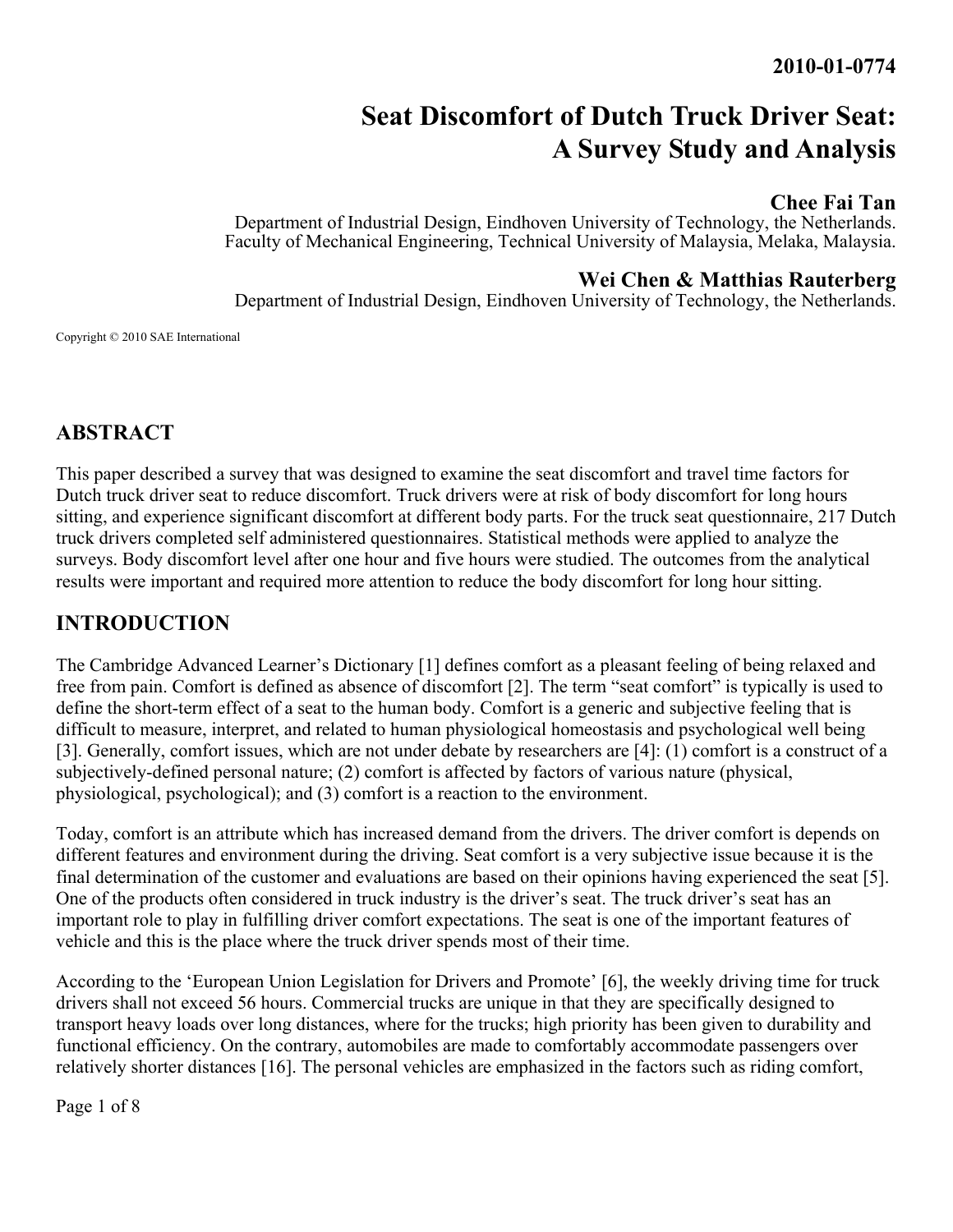handling, technology and appearance are of high importance in vehicle market. The different requirements of commercial trucks and personal automobiles have led to separate directions in design. The truck driver's seat, which is in contact with the drivers, plays an important role to position the driver to perform the task of driving, meet the safety requirements, and be acceptable to the driver's comfort needs. Therefore the truck driver's seat plays an important role to position the driver to perform the task of driving, meet the safety requirements, and address the driver's comfort needs.

The body discomfort feeling for truck drivers increased after 5 hours of travel. The findings showed that buttock, shoulder and neck were the top three most uncomfortable body parts for truck driver over time. The survey set out to examine the relationship between body part discomforts for commercial truck driver to prioritize action aimed at discomfort reduction.

## **METHOD**

#### QUESTIONNAIRE DEVELOPMENT

The purpose of the questionnaire is to determine the body back discomfort level of truck driver for the designed of new truck driver seat. The questionnaire consisted of two sections: (1) question regarding comfort levels of each part of their body back after one hour and five hours travel; (2) question about demographic background. The questionnaire begins with a short, self-explanatory introduction in which the purpose and background of the survey was explained; it also was emphasized that data would be treated with confidentiality and analyzed in an anonymous manner.

The primary means of investigation is to identify the body back discomfort level over time during truck driving. This was devised to identify the body back part discomfort, and indicate the discomfort level for each defined body back part for after one hour and after five hours. In order to identify the body back part discomfort level, a body mapping method is used. In this method, the perception of discomfort is referred to a defined part of the body back. The subject is asked for the discomfort experiences during flight for each defined body back part, and to assess the discomfort level using a five point Likert scale. The scales are graded from 'extreme discomfort' to 'normal'. Figure 1 shows the body back map and scales for discomfort assessment.

#### QUESTIONNAIRE ADMINISTRATION

For the truck seat discomfort questionnaire, the content of the questionnaire was discussed and approved by BGZ Wegvervoer (Road transport), an intermediary organization which is dedicated improving working conditions, and create better health policies in road transport companies in the Netherlands. Due to the confidentiality of the BGZ Wegvervoer member database, 1000 questionnaires were distributed through BGZ Wegvervoer with returned post attached. A total of 217 questionnaires were returned by post. The questionnaire took between five to six minutes for completion. The data collection took place from June to July 2008. All data from truck seat discomfort questionnaire were analyzed using the statistical program SPSS 16.0.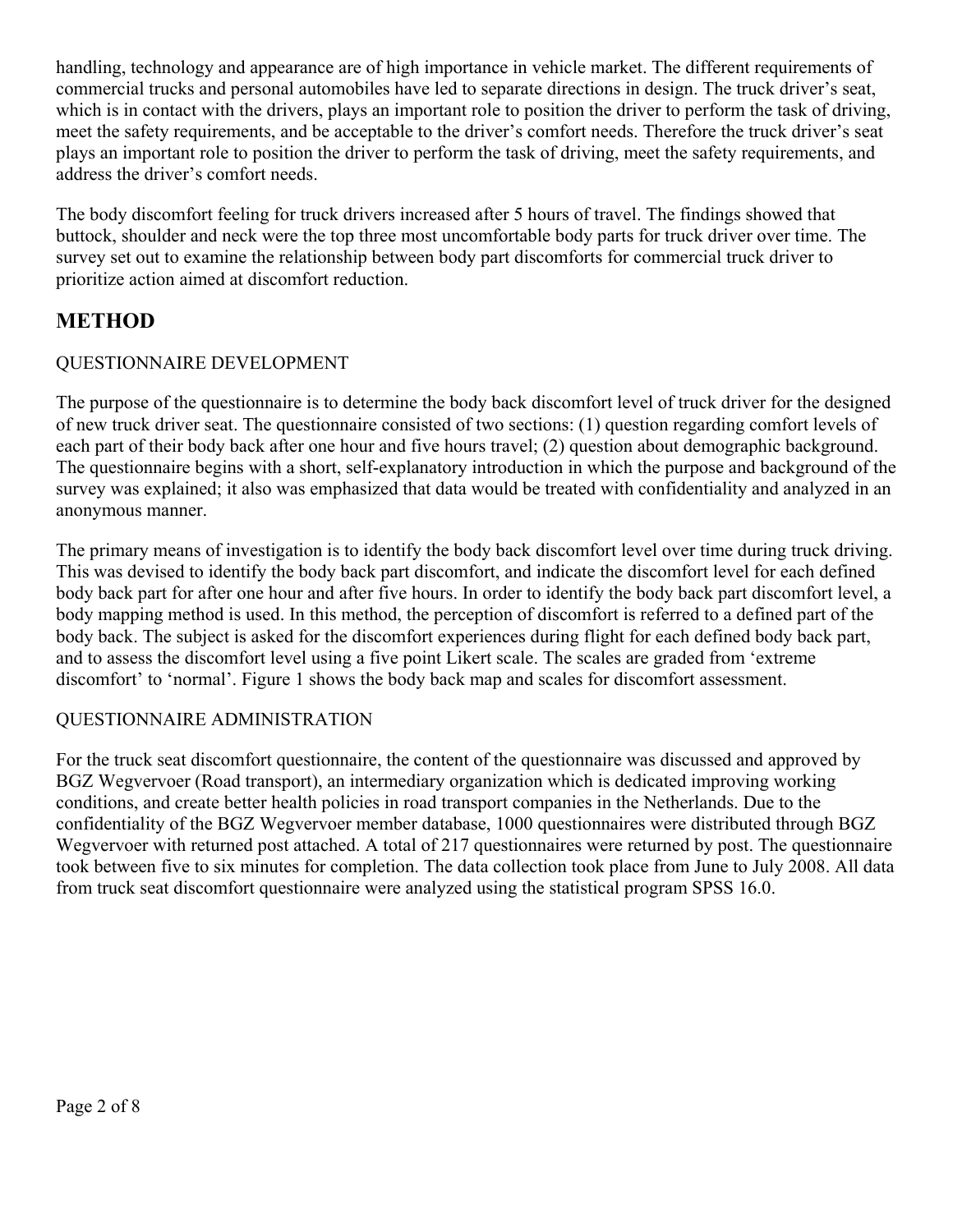

 $\begin{picture}(40,4) \put(0,0){\line(1,0){0.5}} \put(10,0){\line(1,0){0.5}} \put(10,0){\line(1,0){0.5}} \put(10,0){\line(1,0){0.5}} \put(10,0){\line(1,0){0.5}} \put(10,0){\line(1,0){0.5}} \put(10,0){\line(1,0){0.5}} \put(10,0){\line(1,0){0.5}} \put(10,0){\line(1,0){0.5}} \put(10,0){\line(1,0){0.5}} \put(10,0){\line(1,0){0.5}} \put$ **NORMAL** 



Figure 1: Body back map and scales for body discomfort evaluation

### **RESULTS**

#### DEMOGRAPHICS

The truck driver seat group consisted of 215 individuals (211 male and 4 female). The average age of the truck drivers was 45.6 years old, the average weight was 92.6 kilograms and the average height was 1.81 m. The average body mass index (BMI) of the truck drivers was 28.32 kg/m2. Table 1 shows the demographic details for truck driver.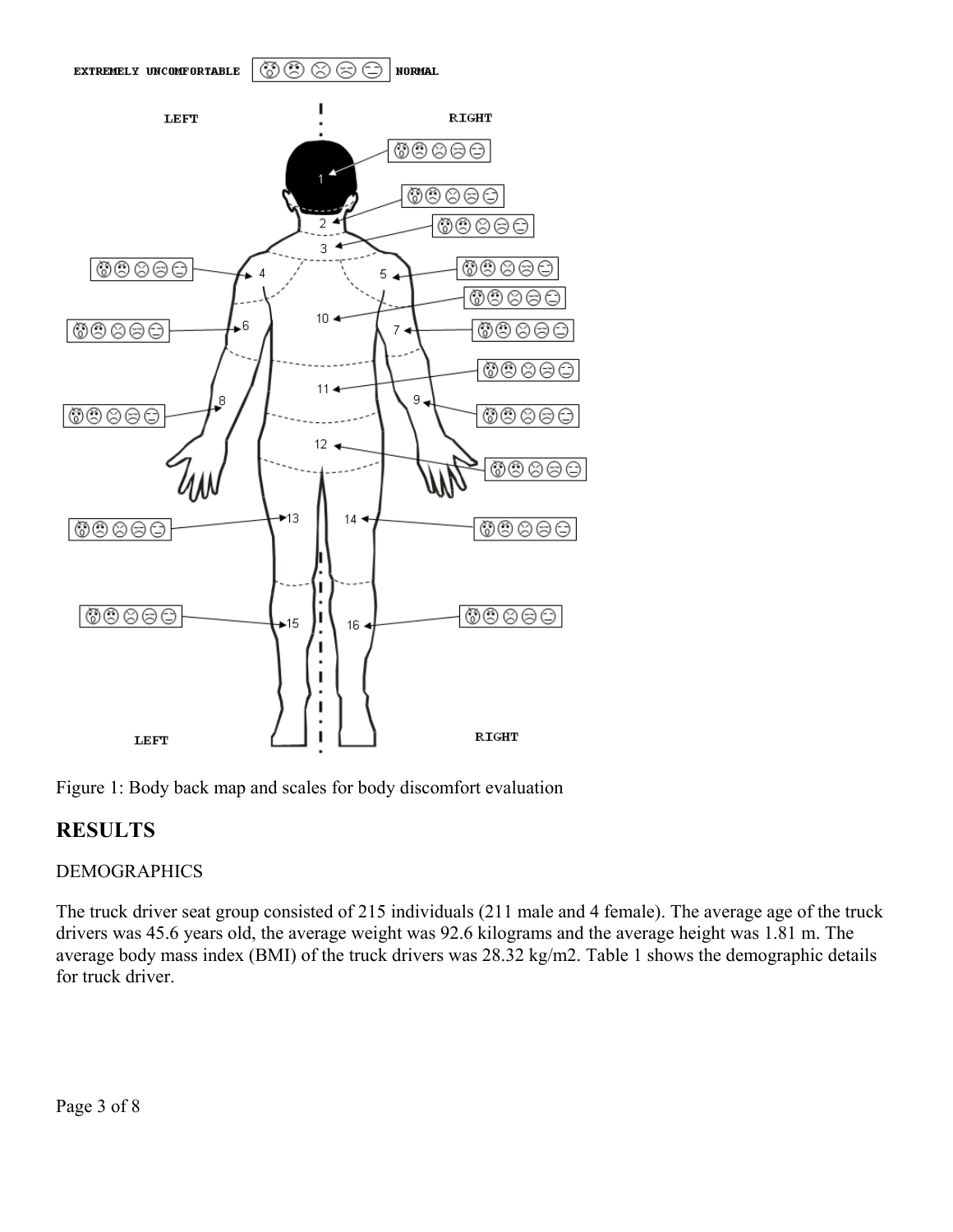Table 1: Demographic details for truck driver

| Variable      | Range         | Mean  | <b>Standard Deviation</b> |
|---------------|---------------|-------|---------------------------|
| Age (years)   | 19-69         | 45.6  | 10.6                      |
| Weight (kg)   | 60-165        | 92.6  | 17.4                      |
| Height $(m)$  | $1.58 - 2.11$ | 1.81  | 8.2                       |
| $BMI$ (kg/m2) | 19-43         | 28.32 | 4.7                       |

#### BODY BACK PART DISCOMFORT LEVEL

The objective of the study is to have better understanding of the discomfort level to different parts of the body, and their correlations to travel duration and demographics details. From the statistical analysis, there is no significant relationship between gender and body discomfort could be determined, due to small female sample size in the survey. There was a significant relationship between age and right shoulder discomfort after one hour travel (Pearson's  $r = 139$ ,  $p < 05$ , two tailed). In general, older truck driver felt more discomfort on their right shoulder after 1 hour travel than younger truck drivers. Height was negatively correlated with head discomfort (Pearson's  $r = -161$ ,  $p < 05$ , two tailed) and neck discomfort (Pearson's  $r = -139$  p  $< 05$ , two tailed) after one hour travel, with the taller drivers tending to feel less comfortable. The taller truck driver felt less discomfort at head and neck after 1 hour travel than shorter truck driver.

For the differences between weight and body back discomfort, the correlation showed that there was a significant relationship between weight with neck discomfort (Pearson's  $r = -171$ ,  $p < 0.05$ , two tailed) and shoulder discomfort (Pearson's  $r = -0.145$ ,  $p < 0.05$ , two tailed) after one hour travel. Subsequently, it was discovered that BMI was correlated with right lower leg discomfort after 1 hour travel (Pearson's  $r = -138$ , p <.05, two tailed). It was indicated that truck driver with higher BMI tended to feel more discomfort at right lower leg after one hour travel.

For after five hours of travel, there was no significant correlation between body discomfort and age, height, weight as well as BMI.

Univariate analysis of variance was conducted to find out the differences of body back discomfort level for truck driver between after one hour and after five hours travel. Figure 2 shows the comparison of body discomfort level for different body back part after one hour and after five hours travel. Most of the respondents felt that buttock was the most discomfort body back part than others body back part after one hour travel ( $M =$ 1.24, SD = 1.34) as well as after five hours travel ( $M = 1.68$ , SD = 1.43). It was followed by lower back, neck, shoulder and right upper leg. From Figure 2, it shows that there is the same top five body back part discomfort after one hour travel and after five hours travel. The results also showed that the body back discomforts level after five hours travel was higher than after one hour travel.

As shown in Figure 2, there are different levels of body back discomfort for truck driver after one hour travel. The most uncomfortable body part for truck drivers is the buttock area; it is followed by lower back, neck, shoulder, left upper leg and right upper leg. The discomfort level increases after five hours travel. The most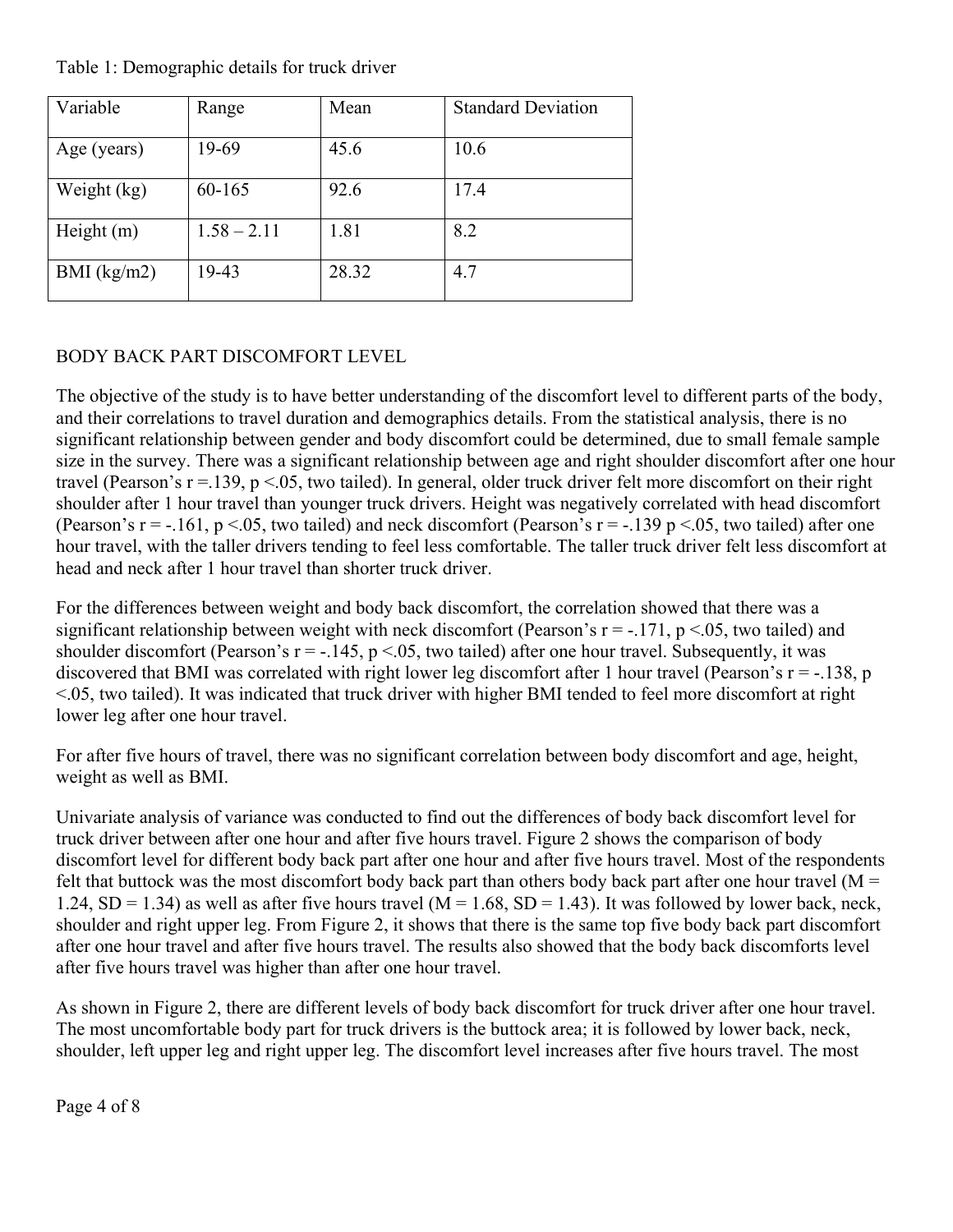uncomfortable body part for truck driver is also at the buttock area; it is followed by lower back, neck, shoulder and right upper leg.





The nonparametric test, namely, Friedman test was used to test the null hypothesis that the sixteen related variables come from the same population. For each body part, the sixteen body discomfort levels are ranked from one to sixteen. The test statistic is based on these ranks. The asymptotic significance of  $p \le 0.001$  indicates that there is a significant overall difference among the sixteen mean ranks for body discomfort level after one hour and after five hours travel. Figure 3 showed average ranks for the body part discomfort groups after one hour and after five hours travel.

As refer to Figure 3, from the result of body discomfort after one hour travel, it showed that buttock ( $M = 2.24$ ,  $SD = 1.34$ ) exhibited the highest discomfort level among others. It was followed by lower back (M = 2.21, SD = 1.37) and Shoulder ( $M = 1.89$ ,  $SD = 1.17$ ). For the body discomfort level after five hours travel, the result showed that buttock ( $M = 2.68$ ,  $SD = 1.43$ ) is ranked as the highest discomfort level. It was followed by lower back (M = 2.57, SD = 1.43) and neck (M = 2.17, SD = 1.26).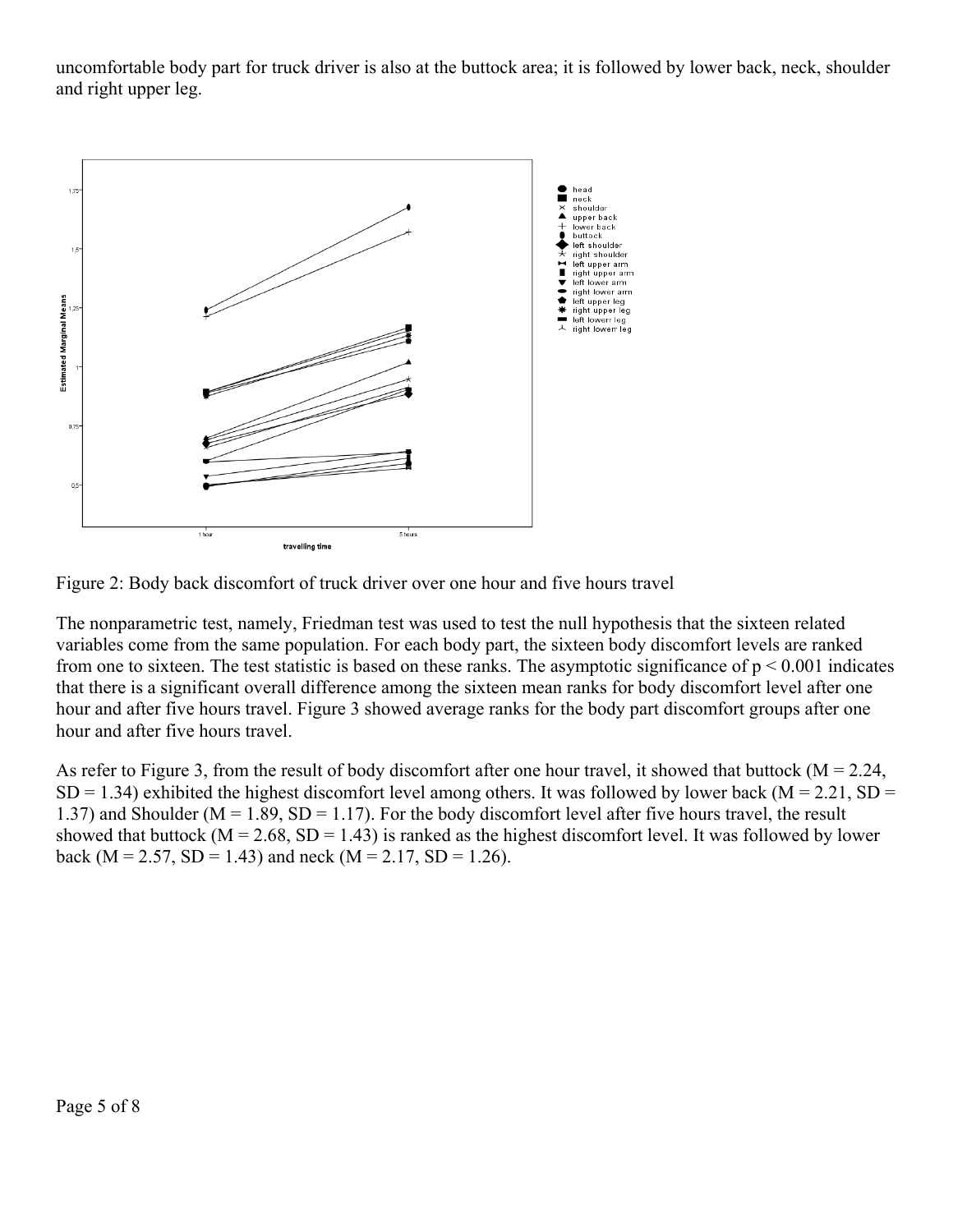|  | Body discomfort after 1 hour flight          | Body discomfort after 5 hours flight         |
|--|----------------------------------------------|----------------------------------------------|
|  | Buttock ( $M = 2.24$ , $SD = 1.34$ )         | Buttock ( $M = 2.68$ , $SD = 1.43$ )         |
|  | lower back ( $M = 2.21$ , $SD = 1.37$ )      | Lower back ( $M = 2.57$ , $SD = 1.43$ )      |
|  | Left upper leg ( $M = 1.89$ , $SD = 1.20$ )  | Neck ( $M = 2.17$ , $SD = 1.26$ )            |
|  | Shoulder ( $M = 1.89$ , $SD = 1.17$ )        | Shoulder ( $M = 2.15$ , $SD = 1.27$ )        |
|  | Neck ( $M = 1.89$ , $SD = 1.23$ )            | Right upper leg ( $M = 2.13$ , $SD = 1.32$ ) |
|  | Right upper leg ( $M = 1.87$ , SD = 1.20)    | Left upper $leg (M = 2.11, SD = 1.31)$       |
|  | Upper back ( $M = 1.70$ , $SD = 1.12$ )      | Upper back ( $M = 2.02$ , $SD = 1.31$ )      |
|  | Left shoulder ( $M = 1.68$ , $SD = 1.09$ )   | Right shoulder ( $M = 1.95$ , $SD = 1.26$ )  |
|  | Right shoulder ( $M = 1.69$ , $SD = 1.12$ )  | Left shoulder ( $M = 1.89$ , $SD = 1.23$ )   |
|  | Right lower leg ( $M = 1.66$ , $SD = 1.11$ ) | Left lower leg ( $M = 1.90$ , $SD = 1.27$ )  |
|  | Left lower leg ( $M = 1.60$ , $SD = 1.07$ )  | Right lower leg ( $M = 1.91$ , $SD = 1.30$ ) |
|  | Right lower arm ( $M = 1.60$ , $SD = 1.14$ ) | Left lower arm ( $M = 1.64$ , $SD = 1.10$ )  |
|  | Left lower arm ( $M = 1.54$ , $SD = 1.09$ )  | Right lower arm ( $M = 1.64$ , $SD = 1.10$ ) |
|  | Left upper arm ( $M = 1.49$ , $SD = 1.02$ )  | Right upper arm ( $M = 1.61$ , $SD = 1.05$ ) |
|  | Right upper arm ( $M = 1.49$ , $SD = 1.02$ ) | Head ( $M = 1.59$ , $SD = 1.12$ )            |
|  | Head ( $M = 1.50$ , $SD = 0.99$ )            | Left upper arm ( $M = 1.57$ , $SD = 1.01$ )  |
|  |                                              |                                              |

Figure 3: Average ranks for body discomfort

**body 1999**<br>
Uppe<br>
Left s<br>
Right<br>
Right<br>
Left I<br>
Right<br>
Left I<br>
Right<br>
Left I<br>
Right<br>
Left I<br>
Right<br>
Head<br>
Figure 3: Avera<br>
The causes for<br>
direct requires<br>
problems, num<br>
van Zanten [10<br>
of time and this<br>
neck and trunk<br> The causes for the uncomfortable can be explained as follows and supported by previous studies. The truck driver requires sitting for long periods of time. The extended period of sitting includes higher risk of back problems, numbness and discomfort in the buttocks due to surface pressure under the thighs [9]. Hulshof and van Zanten [10] reported that truck drivers are exposed to whole body vibration while driving for some periods of time and this has been causing low back pain. Poor posture in some types of truck have been linked with neck and trunk discomfort [11]. In the study of Porter et al. [12], it was observed that buttock discomfort is increased over time. The prolonged sitting and uneven pressure distribution at the buttock may cause the discomfort for truck driver. In the study by Chow and Odell [13] reported that a sitting person unconsciously adjusts his body position when he feels discomfort. There is an inverse relationship between the tolerable pressure levels and the time duration of the pressure. This time pressure relationship depends on many factors such as general health of the people, the diet, seat pan and backrest cushion type etc. If pressure is relieved intermittently, higher pressure can be tolerated for the same time period or a longer duration of a specific pressure. Thus, it will increase the incidence of pressure sores and lengthens the tolerable time period in a given body position.

Page 6 of 8

**Body discomfort level**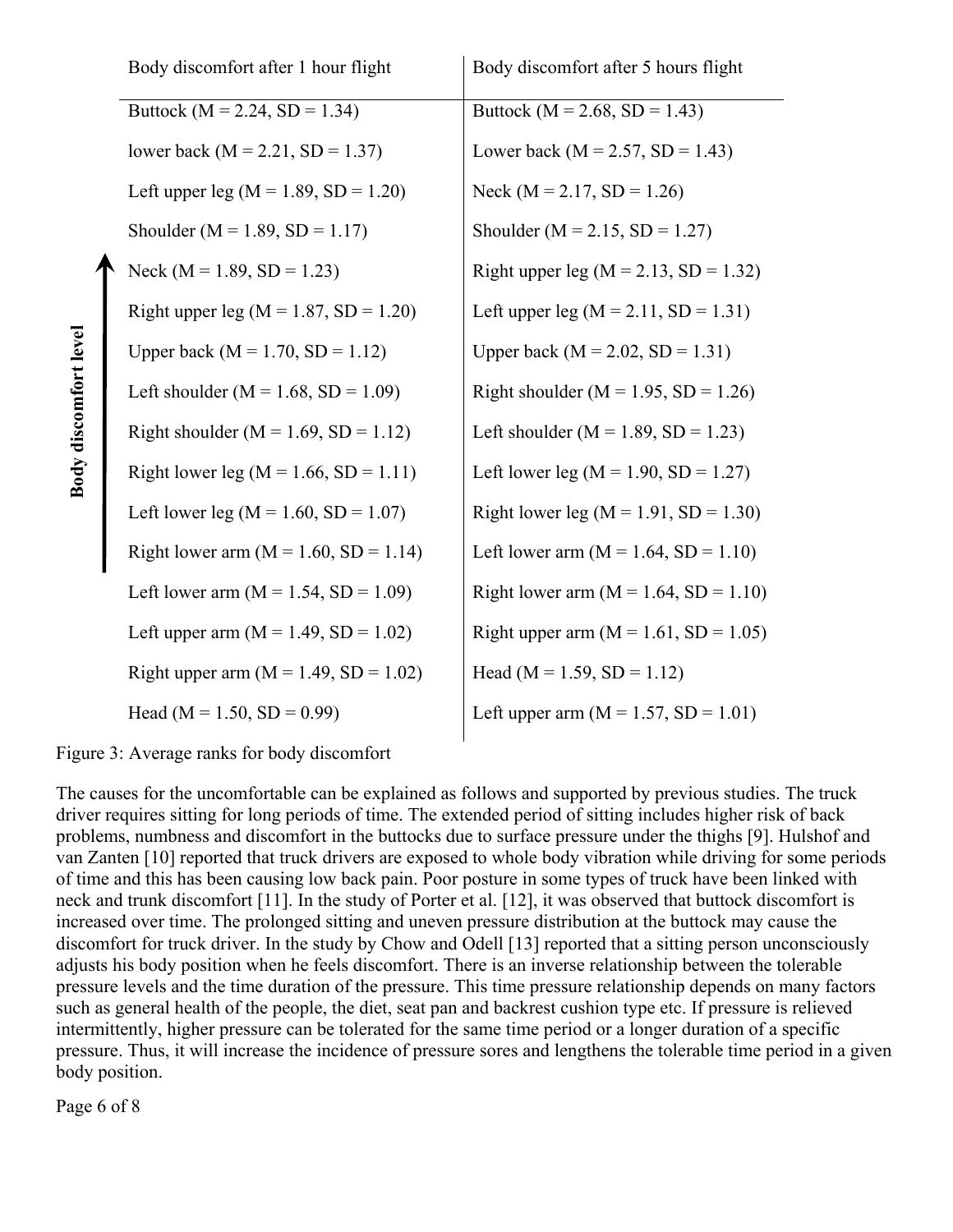# **CONCLUSION**

In this study, the aim is to gain more insights into truck driver body back discomfort level after one hour and five hours of travel. The demographic background of the respondents such as gender, age, weight and height is taken into consideration for analysis. There were 217 truck drivers completed a questionnaire regarding body discomfort after one hour and after five hours travel. The truck seat discomfort is associated with travel duration. The analytical results showed that buttock is the most uncomfortable body part for truck driver over time. It was followed by lower back and neck. This study can contribute to seat design or uncomfortable reduction strategy for truck drivers

### **REFERENCES**

- 1. The Cambridge Advanced Learner's, 3rd edition, Cambridge University Press, 2008.
- 2. H.T.E. Hertzberg (1972). The human buttocks in sitting: pressures, patterns, and palliatives. SAE Technical Paper, no. 72005.
- 3. W. Shen, K.C. Parsons, (1997). Validity and reliability of rating scales for seated pressure discomfort. International Journal of Industrial Ergonomics, vol. 20, 441-461.
- 4. M.P. De Looze, L.F.M. Kuijt Evers, J. V. Dieen (2003). Sitting comfort and discomfort and the relationship with objective measures. Ergonomics, vol. 46, no. 10, 985-997.
- 5. V.A. Runkle (1994). Benchmarking Seat Comfort. SAE Technical Paper, no. 940217.
- 6. http://www.euractiv.com / en/ transport/ drivers- deplore-inconsistent-eu-working-time-laws/ article-166879. Accessed on 10 November 2007.
- 7. C. Quigley, D. Southall, M. Freer, A. Moody, M. Porter. Anthropometric Study to Update Minimum Aircraft Seating Standards, presented at EC1270, ICE Ergonomics Ltd., 2001.
- 8. H. Hinninghofen, P. Enck (2006). Passenger Well-being in Airplanes. Auton Neurosci, vol. 129, no. 1-2, 80-85.
- 9. W.F. Floyd, D.F. Roberts (1958). Anatomical and Physiological Principles in Chair and Table Design. Ergonomics, vol. 2, 1-16.
- 10. C. Hulshof, B.V. van Zanten (1997). Whole-body Vibration and Low Back Pain- a Review of Epidemiological Studies. International Archives of Occupational Health, vol. 59, 205-220.
- 11. M. Massaccesi, A. Pagnotta, A. Soccetti, M. Masali, C. Masiero, F. Greco (2003). Investigation of workrelated disorders in truck drivers using RULA method. Applied Ergonomics, vol. 34, 303-307.
- 12. J. Mark Porter, D.E. Gyi, H.A. Tait, (2003). Interface Pressure Data and the Prediction of Driver Discomfort in Road Trials, Applied Ergonomics, vol. 34, 207-214.
- 13. W.W. Chow, E.I Odell (1978). Deformations and Stresses in Soft Body Tissues of a Sitting Person. Journal of Biomechanical Engineering, vol. 100, 79-87.
- 14. H. Hinninghofen, P. Enck (2006). Review: Passenger Well-being in Airplanes. Autonomic Neuroscience: Basic and Clinical, vol. 129, 80-85.
- 15. ANON (1999). Which airline? Holiday Which? Spring 1999, 80-83.
- 16. M. Ahmadian, M.Seigler, D. Clapper and A. Sprouse (2002). A comparative analysis of air-inflated and foam seat cushions for truck seats. Society of Automotive Engineers Technical Paper, Document no. 2002- 01-3108.